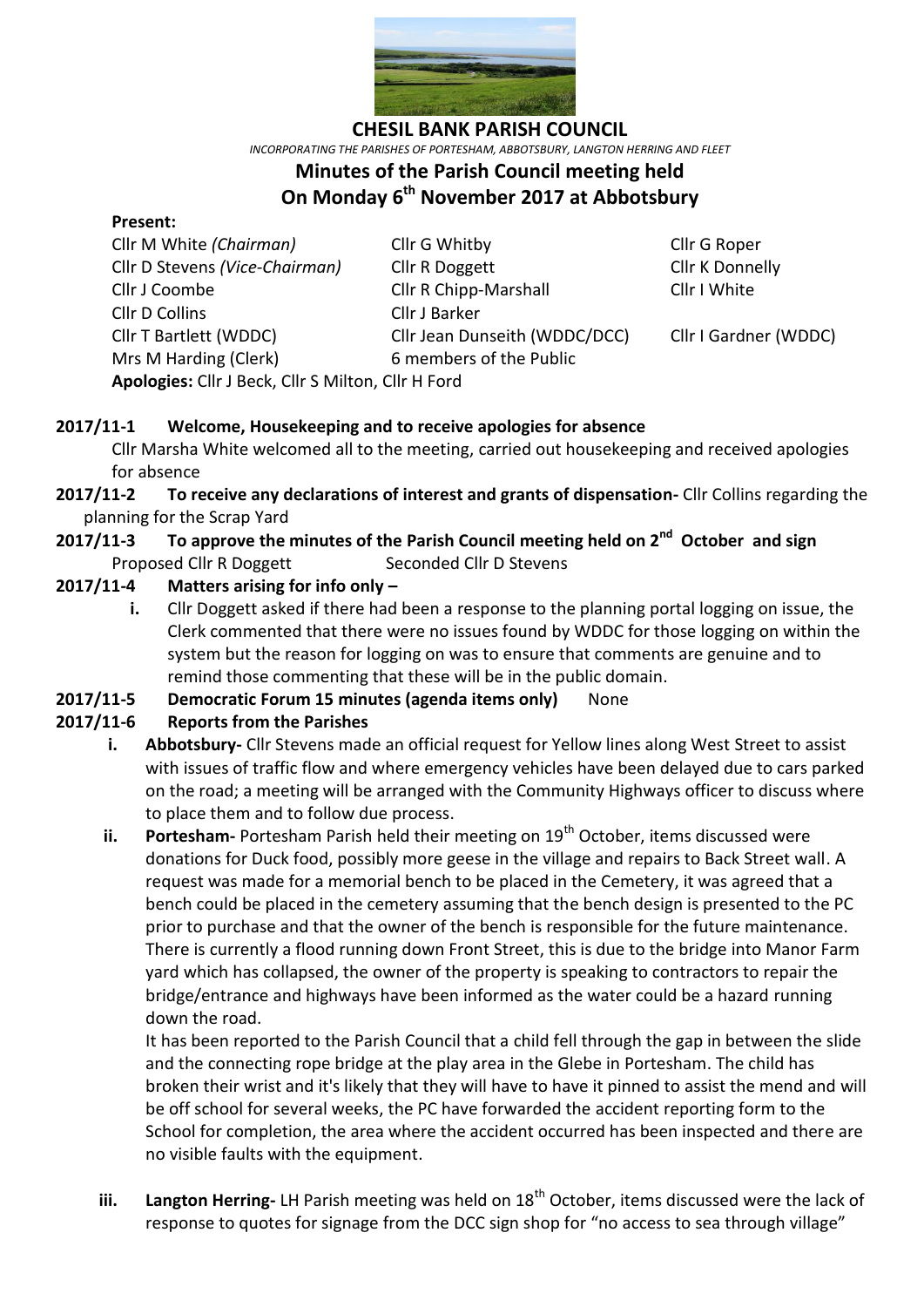## **CHESIL BANK PARISH COUNCIL**

*INCORPORATING THE PARISHES OF PORTESHAM, ABBOTSBURY, LANGTON HERRING AND FLEET*

Clerk to follow up, large vehicles are still driving through the village and damaging walls and property, potholes are occurring in Angel lane and the road surface in Roses lane is getting worse, these items will be reported online and to the community highways officer, defibrillator training will resume over the winter.

**iv. Fleet-** The tree works application at Goalen Caravan site was uploaded late to the planning portal and comments have been sent on behalf of the Council and residents.

#### **2017/11-7 To consider all correspondence received for decision, consultation and information -**

- **i.** The Parish Council have received the design for the proposed notice board for the Bus Shelter, this would be installed and paid for by the Portesham Volunteers, concerns were raised about possible graffiti, so it was advised that toughened glass is used not Perspex, also that the future maintenance of the notice board is managed by the Volunteers. The PC have also had a request from the volunteers to paint the gates at the bottom of Portesham Hill, this was agreed assuming that all risk assessments are completed and insurance for working on the highway is covered.
- **ii.** Information on the S106 monies held for Chesil Bank Parish has been received and following up on this information some of this money can be used to update the pavilion in the future.
- **iii.** The Clerk highlighted the Boundary review for 2018 this is for the parliamentary boundaries so that Chickerell and Chesil would then be included in the South Dorset area not West Dorset.

#### **2017/11-8 Finance**

#### **i. To consider receipts and payments**

All payments have been authorised and paid in line with the necessary internal controls and contracts, all reports are available on the PC website.

Bank Balances as at the end of October 2017 **£51678.79**

**Proposed Cllr K Donnelly Seconded Cllr G Roper**

#### **ii. To consider the Budget recommended by the F & GP working group**

The notes and recommendations from the meeting had been previously circulated; the report was read out at the meeting, Cllr Doggett explained that the precept request would stay the same at £26000.00, although this would mean a slight decrease as parishes will no longer receive the LGCT grant. The Budget and report was agreed

Proposed Cllr D Stevens Seconded Cllr R Doggett

#### **iii. To consider financial support for the Rodden Superfast Project**

Cllrs considered the request for financial assistance and agreed that in principle the Parish Council would support the community project but are not in the position to provide any financial support at this time. The Parish Council will continue to do all that it can to assist the group in raising the profile of the need for the superfast service in rural areas.

Proposed Cllr M White Seconded Cllr G Roper

#### **iv. To consider the quotes for repairs and maintenance to Portesham play area-**

After the recent play area inspections a few items of equipment require servicing or minor repairs, quotes have been gathered for the works and it was agreed to engage a company from Bridport who have dealt with this kind of equipment before to carry out the works, Cllrs would like to be on site when the roundabout is serviced to see if this is something that can be done in house.

Proposed Cllr G Roper Seconded Cllr R Doggett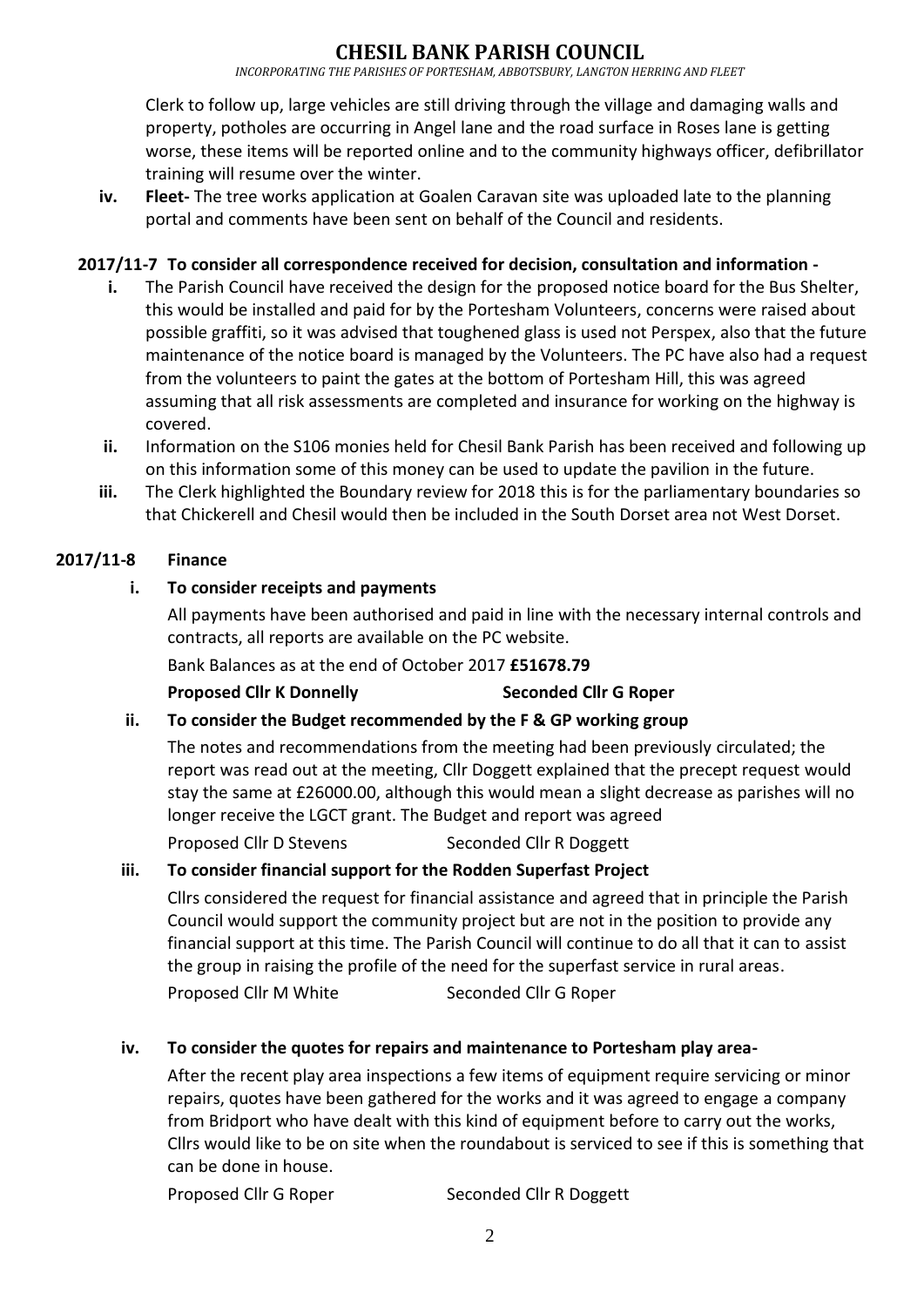*INCORPORATING THE PARISHES OF PORTESHAM, ABBOTSBURY, LANGTON HERRING AND FLEET*

This contractor also gave their views and costs to other works to be carried out in Langton Herring and Abbotsbury play areas and these works would also be looked into by the parishes.

### **v. To consider a request for solar lights for Portesham**

Cllr M White commented that Portesham has £247 left from the Best Village winnings to be spent in Portesham and requests have come in for solar lighting along the footway to the Doctors surgery. Cllr White proposed to purchase approx. 4 lights to be placed along the route, there were concerns that these could be pinched of not fixed, the PC agreed to the purchase.

Proposed Cllr M White Seconded Cllr D Stevens

## **Planning Consultations**

**2017/11-9**

#### **i. To consider all planning applications**

WD/D/17/002269- Elms, Winters Lane, Single storey front extension- No objections

WD/TP/17/00342- Goalen Caravan Site, clearance of vegetation within site with a stem diameter of less than 50mm measured at 1.5m above ground to allow safe access- objections raised and monitoring required.

WD/D/17/002399-Willow Barn, Cheese Lane-Erect dwelling to rear of existing workshop, reduce size of workshop and concrete forecourt and carry out improvements to landscaping. (Outline)- Cllrs agreed to arrange a site visit with the P & D group and the applicant to make a comment and extend the consultation deadline until after the next PC meeting on  $4<sup>th</sup>$ December.

WD/D/17/002431 & 002432-15 Back Street, Abbotsbury-Extension to porch (Full and Listed) no objections

WD/D/17/001303- Scrap Yard Portesham, Formation of new vehicular access, installation of security gates and siting of porta-cabins-

Cllrs had previously objected to the application due to the extending footprint of the site into the AONB and placing of porta cabins but would have supported the new safer access. After a site visit by Cllr M White and Cllr J Beck who prepared a report of their findings and their recommendations to the Council to withdraw the objections and support the new safer access, car park and porta cabins, assuming that the current area being used for parking and some scrap storage in the field above the current site entrance is reinstated back to an agricultural field, also that none of the scrap business activities is to be extended into the adjoining fields or land. This is to ensure that the current site does not expand any further into the AONB, finally that an extensive screening plan is put in place to try to obscure the views from the roads and footpaths in the area.

Proposed Cllr M White Seconded Cllr D Stevens

6 FOR and 4 Abstentions motion carried

#### **ii. To consider any other planning/enforcement or ongoing issues**

**Whitmore Coppice**- Cllr Doggett reported on the refusal of the application at planning committee on grounds of road safety and environmental issues. The Clerk was asked to pursue the request for information on road traffic works used in 2009 as no information has been